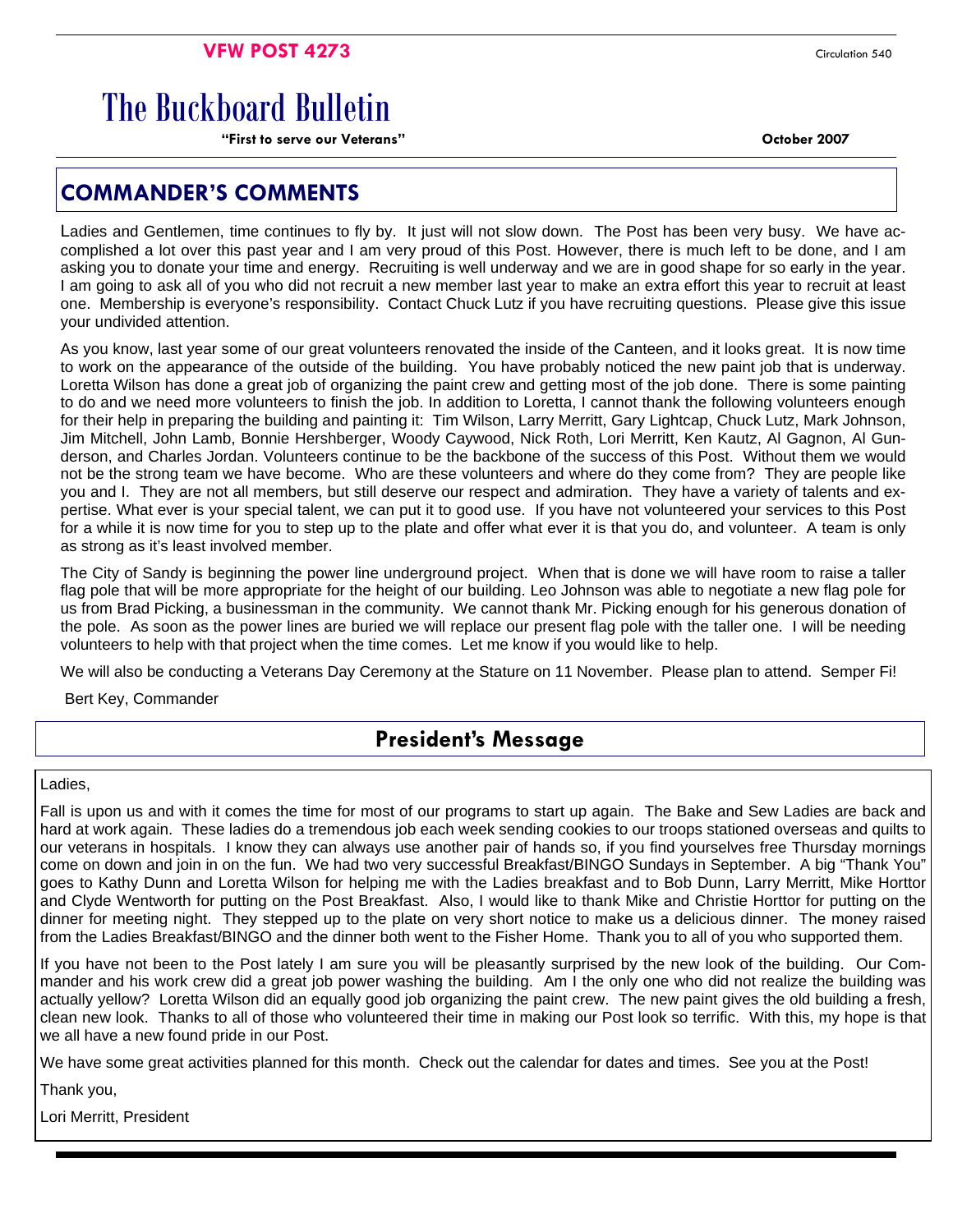### **Page 2 The Buckboard Bulletin From Your Editor**

Jackie Key

Let's not forget why we are members of this organization. Attend your next meeting and get involved to help make sure our veterans are never forgotten.

All committee reports and news needs to be turned in by October 20, for the November newsletter to be on time.

Contact your editor at: **Jackie.Key@vfw4273.org** 

Has your address or phone number changed? Don't forget to notify your Post or Auxiliary .

Applications for a Men's Auxiliary are being taken. The requirements to join are similar to the women for the Women's Auxiliary. If you know of any man who might be interested in joining, please contact Bob Dunn or Larry Merritt. We now have 21 people. As soon as we get 25 we can petition to the state for our charter.

REMEMBER

VETERAN'S

**DAY** 

November

11th

# **The Post Chaplain**

### **Nick Roth**

As we prepare for the upcoming holidays it is time for all of us to pause and give thanks for our good fortune. Our hearts go out to all those in the world who are suffering. We pray that the future holds a wonderful life for all of the people of the world.

May God bless us all.

and Auxiliary 100%

(Auxiliary Dues increase Jan. 1)

# **The Auxiliary Chaplain Bonnie Hershberger**

Millie Lentz had successful cataract surgery. Iris Shaw is undergoing dialysis. Our prayers and good wishes go out to them.

Long time Auxiliary member, Carol Cutsforth passed away on September 9th. A memorial was sent to Mt Hood Hospice in her name. Our condolences to her family, and to Betty Haider for the loss of her sister-in-law.

May God Bless us one and all.

#### **Calendar of Coming Events**

| October 10: | <b>House Committee Meeting</b>              |  |
|-------------|---------------------------------------------|--|
|             | 5:30 PM - VFW Hall                          |  |
| October 12: | <b>Auxiliary Meeting 6:45 PM</b>            |  |
|             | Post Meeting 8:00 PM                        |  |
| October 14: | Breakfast / BINGO (Aux)                     |  |
|             | 10:00 AM/1:00 PM                            |  |
| October 18: | County Veterans Service Rep                 |  |
|             | VFW Hall 10:00-12:00                        |  |
| October 20: | District 15 Meeting (Molalla)               |  |
| October 27: | Halloween/October Birthday<br>Party 7:00 PM |  |
| October 28: | Breakfast / BINGO (Post)                    |  |
|             | 10:00 AM/1:00 PM                            |  |
| November 4: | Veteran's Convoy                            |  |
|             |                                             |  |

| Post Officers                | 2007-2008         |                           | <b>Auxiliary Officers</b> |  |
|------------------------------|-------------------|---------------------------|---------------------------|--|
| Commander                    | Bert Key          | President                 | Lori Merritt              |  |
| <b>Senior Vice Commander</b> | <b>Chuck Lutz</b> | <b>Sr. Vice President</b> | <b>Kathy Dunn</b>         |  |
| Junior Vice Commander        | Todd Kruckenberg  | Jr. Vice President        | <b>Helene Hawkins</b>     |  |
| Chaplain                     | <b>Nick Roth</b>  | <b>Treasurer</b>          | Jackie Key                |  |
| Quartermaster                | Ken Hershberger   | Chaplain                  | <b>Bonnie Hershberger</b> |  |
| Adjutant                     | Allen Anderson    | Secretary                 | Dora Fitzpatrick          |  |
| Surgeon                      | Jim Mitchell      | Editor                    | Jackie Key                |  |

your membership dues.

Help make our Post

Remember to pay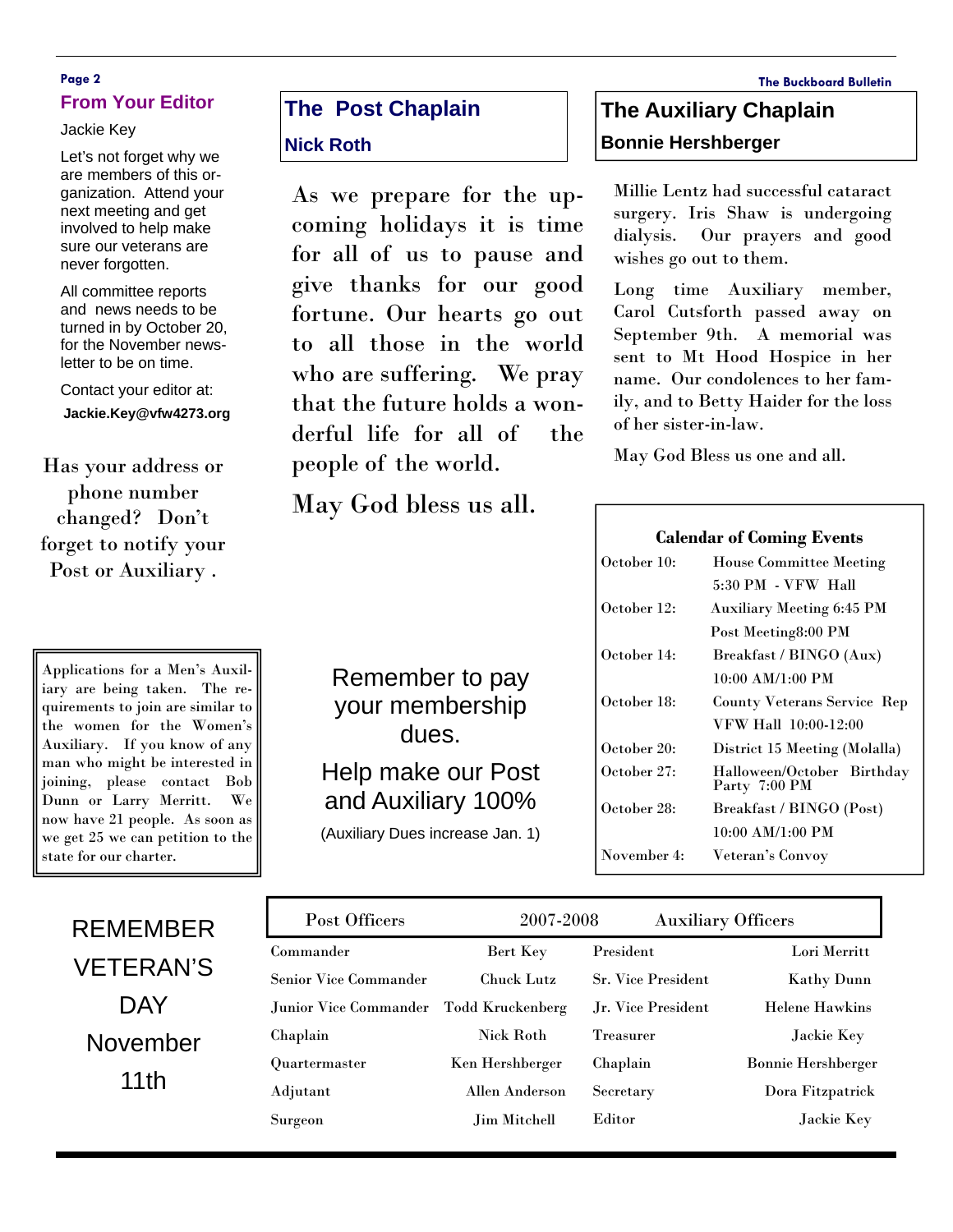#### **"First to serve our Veterans" Page 3**

#### **Thanksgiving Dinner Anyone?**

- Brenda Truesdale is volunteering to cook
- and prepare a traditional dinner on
- Thanksgiving Day at the Post Canteen.
- She just needs 10 hungry appetites. Con-
- tact the post if you plan to be there so she
- can get an accurate head count. Spend the day watching football on the big
- $\bullet$ screen TV, and enjoy a wonderful meal.
- We thank Brenda for volunteering all the
- hard work providing this wonderful meal
- for our members and their families.
- 
- 

If you would like to help with any of the following youth programs please contact your Post Commander or your Auxiliary President.

Voice of Democracy, Patriot's Pen, and/or the Patriots Art Contest. You can help students in our area win scholarships with these programs.

**Thank you for your service.** Effective 25 July 2007 the Eagle Creek Golf Course is offering a 20% discount to members in good standing in the VFW and/or American Legion. This discount is good for any day of the week. Green Fees are as follows: 9 holes for \$8.00, Power Carts \$9.00; 18 holes for \$15.00, Power Carts \$18.00. Be prepared to show your ID card. This is their way of thanking you for your service to the defense of this nation. If you wish to make a tee time the number is 503 630-4676.

## **CANTEEN CORNER Lori Merritt**

- **There is always something happening at the Canteen. Stop by:**
- **\*Monday Night Football on the big screen.**
- **\*Wednesday night is Poker Night.**

 $\bullet$ 

 $\bullet$  $\bullet$ 

- **\*Movie Night on Thursday. We are currently watching the HBO special "Band of Brothers".**
- **\*Breakfast and BINGO on Sundays always brings out a big crowd. Dates in October are the 14th and the 28th. Breakfast is served from 10 am to Noon, with BINGO starting at 1 pm.**
- **\*This month's birthday party will also be our Halloween Party. Come in costume or not and be a judge. Bring your favorite potluck dish and join in the fun.**

**\*If you have an activity you think we would enjoy there is always room for more activities. Contact your Bar Manager.** 

**\*A big THANK YOU to Lois Leavitt for donating the new faucet for the kitchen sink and to Tim Wilson for installing it.** 

**\*Many thanks to Dora Fitzpatrick, Larry Merritt, Darrell Crall, Mike Horttor, Lew Barnes, and Lori Merritt for all of your hard work cutting and stacking firewood for the family of one of our local soldiers who is serving in Iraq. That family is going to be much warmer this winter because of you. You are all true comrades.** 

**\*Thanks to Clyde Wentworth for donating the Pizza each Thursday for Movie Night.** 

**\*Thanks to Charles Jordan for donating to the paint fund.** 

**\*Thanks Sparky Hershberger for a great job as Quartermaster.** 

**and Leo Johnson for helping with securing the new flag pole.** 

**\*Brenda Truesdale for volunteering to cook for Thanksgiving.** 

 **\*Thanks Nick Roth for all your Community Service work.** 

#### **Veteran's Convoy November 4, 2007**

 **"Bringing Communities Together, One Highway At A Time"** 

**The Convoy will travel the full length of the Veteran's Memorial Highway (I-205) starting at the Clark County Fairgrounds in Vancouver and ending at the Korean War Memorial in Wilsonville for a FREE salmon bake. Gates open at 7am, activities begin at 8 am, ceremony at 11am and the Convoy leaves the Fairgrounds at noon! There is no cost to be a participant and/or show your patriotism. Request participants to fly the American flag with headlights on during the single file journey to salute our veterans. For more information contact: Veterans Of Oregon, John Neuman, Committee Co-Chairman, (503) 622-6084. Mark this event on your calendars and make plans to attend.**